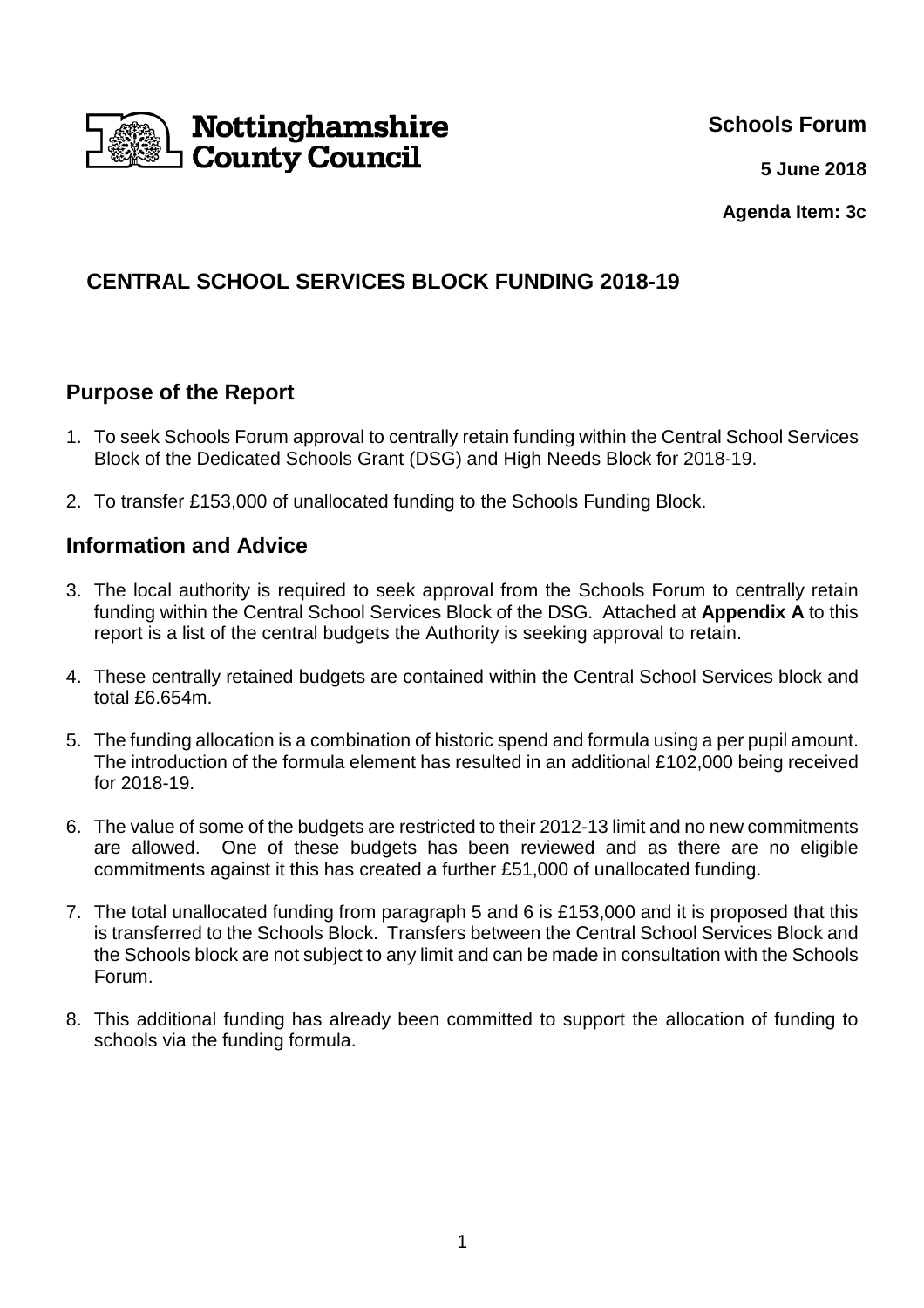### **RECOMMENDATION**

#### **That the Schools Forum:**

- 1) Approve the Authority's application to centrally retain funding within the Central School Services Block for the services set out at **Appendix A**.
- 2) Approve the transfer of £153k to the Schools Block.

**Sue Summerscales Senior Finance Business Partner – CFCS Resources Department T: 0115 977 3468** 

**E: sue.summerscales@nottscc.gov.uk**